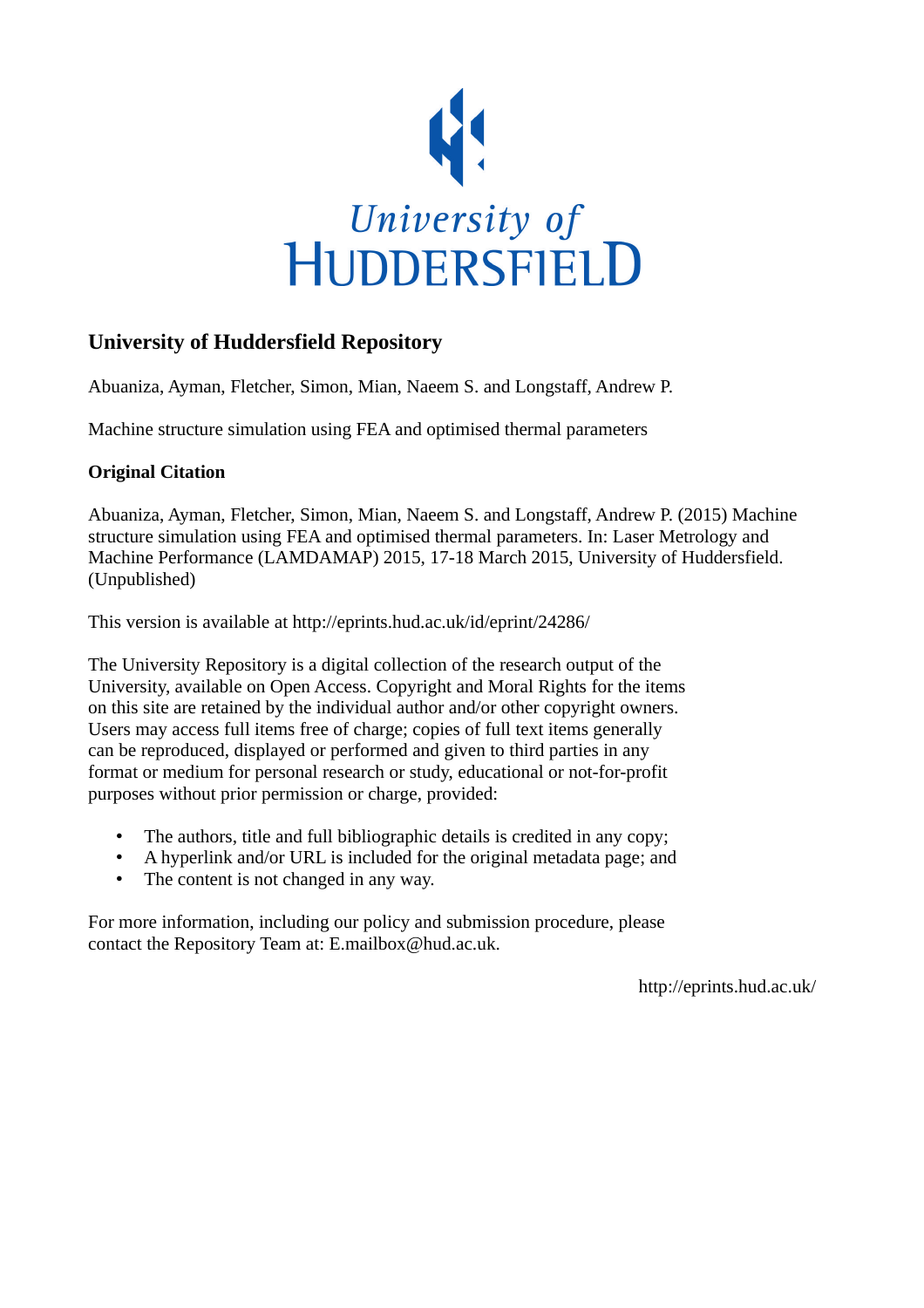# **Machine structure simulation using FEA and optimised thermal parameters**

Ayman Abuaniza, Simon Fletcher, Naeem S Mian, and Andrew P Longstaff

*University of Huddersfield, Queensgate, Huddersfield HD1 3DH, UK* Email: Ayman.Abuaniza@hud.ac.uk

## **ABSTRACT**

Continuous usage of machine tools during manufacturing processes causes heat generation in the moving elements, resulting in distortion of the machine tool structure. Simulation of this thermal behaviour can be a powerful tool for supporting the design process and predicting errors. Determining accurate heat transfer parameters is needed to improve the prediction accuracy of the physical thermal models. First, the energy balance technique was used to calculate the parameters empirically. Due to uncertainties in the boundary conditions for this technique, an additional novel 2D optimisation technique based on thermal imaging data was used to calibrate the calculated parameters. The effectiveness of the technique was proved using FEA models of the machine. Good correlation of up to 80 % was achieved between simulated thermal characteristics and the experimental data.

## **1. Introduction**

Machine tools accuracy is adversely affected by internal and external heat sources within and around the machine tool structure. Internal heat generation is primarily caused by the friction in moving elements such as bearings, belt drives and motors. External heat sources include workshop radiators, lighting and machine tools in the local vicinity. These influences cannot be eliminated completely by reduction of generated heat, nevertheless they can be reduced. Machine tool spindle systems (the spindle assembly and the headslide) is one of the primary components, and a significant contributor to the total thermal error as a result of the significant heat generated from high spindle speeds [\[1-3\]](#page-9-0).

 Thermal error models are often established by calculating the relationships between displacement of the tool relative to the workpiece and measured temperature changes. A significant amount of research has been done on modelling thermal error to understand and reduce its effect in machine tools.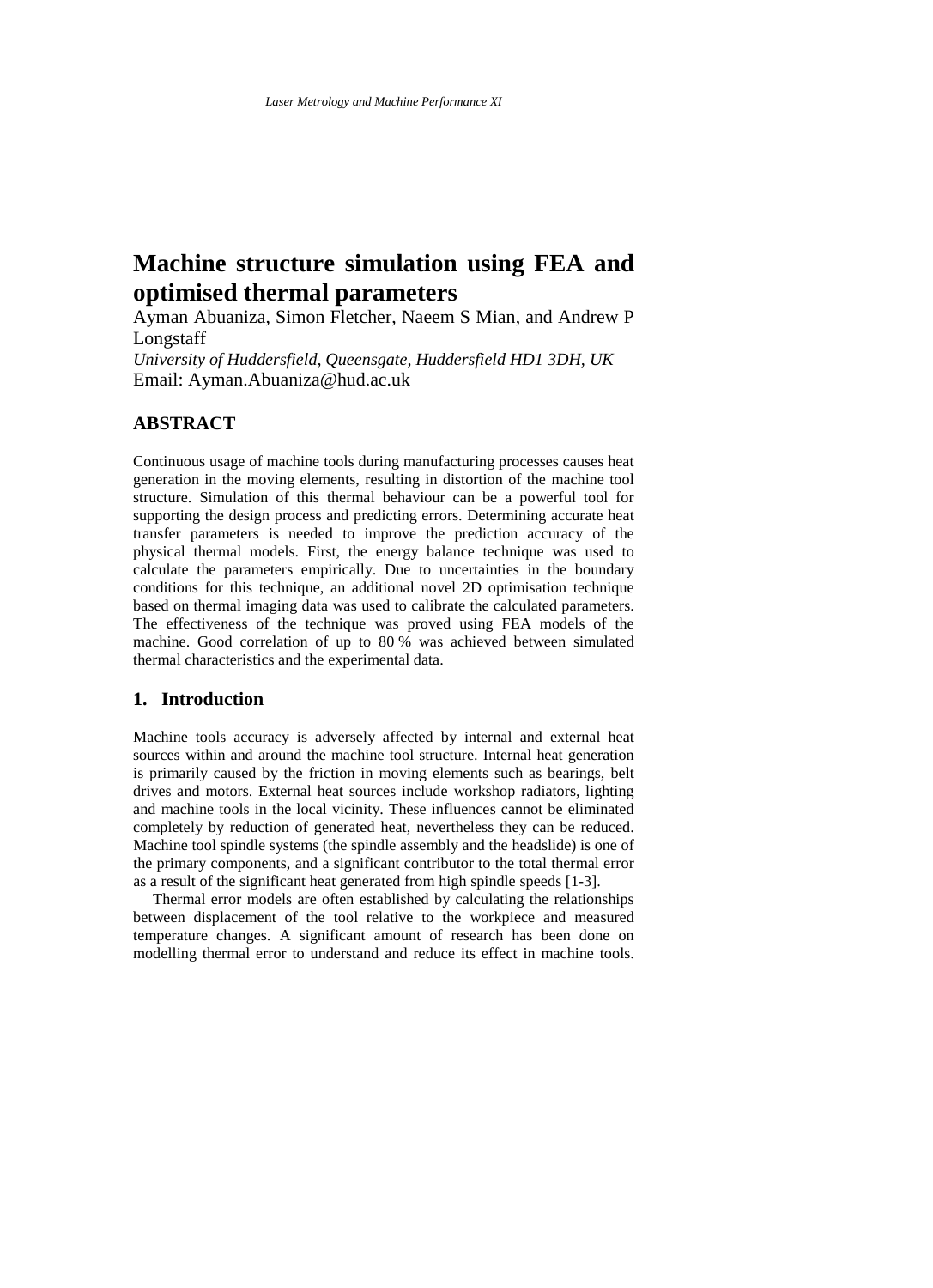Among these models are Multivariable Linear Regression (MLR), Artificial Neural Network (ANN) and Recurrent Neural Network (RNN) [\[4-6\]](#page-9-1).

 These empirical thermal error modelling techniques greatly rely on the collection of large amount of data, which requires large amounts of machine downtime, under different working conditions. Moreover, these techniques cannot give great details of the internal states of the heat flow inside the machine elements, which define machine tool behaviour. This is one of the most important drawbacks of these empirical models.

Another widespread approach for thermal error modelling is using the Finite Element Analysis (FEA) method due to its capability to manage complex geometry of machine structures [\[5;](#page-9-2) [7\]](#page-9-3). Furthermore, the calculation techniques for solving the FEA system equations are computationally less expensive due to modern powerful computer processors. Haitao *et al.* [\[1\]](#page-9-0) modelled the thermal characteristic of a machine tool spindle using FEA. Simulation results showed a good agreement of 85 % with the experimental data. Zhang *et al.* [\[8\]](#page-10-0) proposed a full machine tool temperature field and thermal displacement modelling using FEA method. There was close correlation between simulated and experimental results; the residual error was about 20 %. However, the accuracy of the simulation results depend heavily on whether the boundary conditions such as heat transfer coefficients and heat power of heat sources are well defined [\[1\]](#page-9-0).

 A great number of methods have been proposed to calculate the heat transfer coefficients of machine tools based on machine elements type such as bearings and belt drive [\[7-9\]](#page-9-3). Correlations between experiment and predicted data can further be improved by considering uncertainties related to the thermal parameters as efficiency of the machine tool elements deteriorate with usage in comparison to a new machine tool. A few researchers have used methods such as energy balance technique in order to calculate heat transfer coefficients [\[10;](#page-10-1) [11\]](#page-10-2). They reported that thermal error can be reduced to less than 10  $\mu$ m by applying the energy balance method.

 Thermal simulation accuracy of machine tools mainly depends on the definition of initial conditions and the appropriate boundary conditions; therefore it is essential to develop an accurate technique to obtain more realistic thermal parameters. This paper presents a novel 2D optimisation technique utilising thermal imaging data in order to tune the previously calculated boundary condition parameters. Firstly, the heat transfer coefficient (HTC) is calculated for the spindle system of a vertical machining centre (VMC) based on experimental data using an energy balance technique. Secondly, a 3D FEA model is created by using Dassault Systemes Simulation (Part of the SolidWorks suite of software). Thirdly, simulation of the spindle system is conducted and compared with the experimental data. Typically good results are obtained from this process. However, the preliminary coefficients are then used in the 2D optimisation technique which provides updates to the parameters to attempt to improve the simulation accuracy. Finally, simulation results are verified by a comparison between the experiment and simulation results.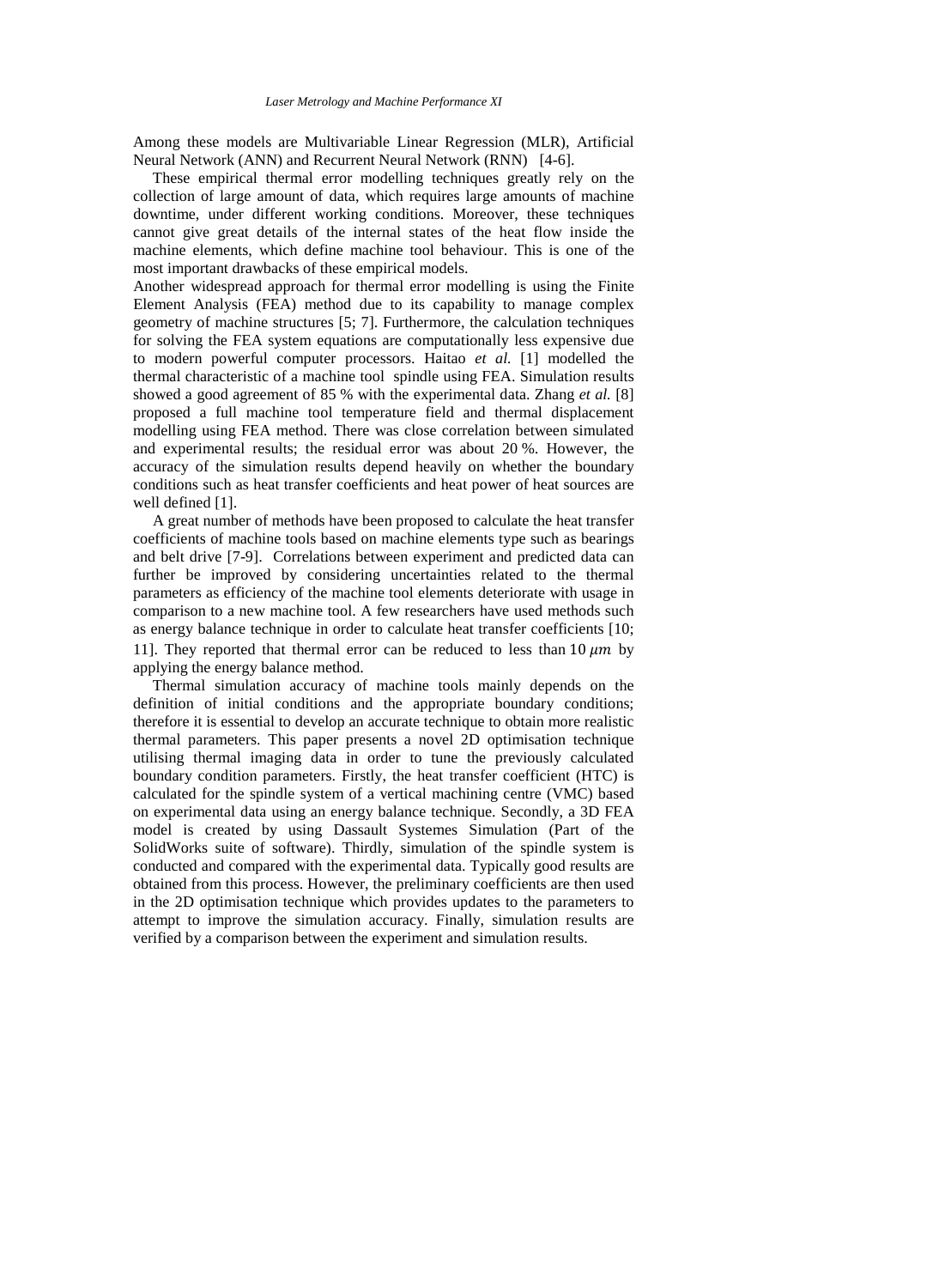#### **2. Thermal characteristic test of a spindle system**

A spindle system entails a headslide, spindle motor and spindle assembly. In order to measure the deformations of the spindle system, a test bar was assembled, as shown in [Figure 2.](#page-4-0) Two eddy current Non-Contact Displacement Transducers (NCDTs) were also utilised to measure deformations: one sensor placed in the Y direction and the other one placed in the Z direction. Due to symmetry of the spindle system, displacement in the X-axis was not considered. To obtain temperature distribution of the spindle system, a thermal imaging camera, which has a stated accuracy of  $\pm 2$  °C, was used to monitor the heat flow through the spindle system while the spindle rotated at a constant speed of 8 000 rpm (close to its maximum speed of 9 000 rpm) with the cooling system turned off. The experiment took 3h (two hours heating and stopped for one hour cool down). The location of thermal imaging camera was chosen so that the heat flow into the spindle assembly, headslide and motor could be monitored. Thermal image accuracy was improved by applying masking tape (identified emissivity of 0.95) on the shiny surfaces and averaging the images to decrease noise [\[12\]](#page-10-3). Although not precisely controlled, the ambient temperature of the workshop remained fairly constant between 21  $^{\circ}$ C and 22  $^{\circ}$ C throughout the experiment. The test platform is shown i[n Figure 1.](#page-3-0)



Figure 1. Thermal characteristics test platform

#### <span id="page-3-0"></span>**3. Development of the FEA simulation model**

The finite element analysis (FEA) model of the machine tool spindle system was developed using SolidWorks to study and predict the thermal characteristics. [Figure 2](#page-4-0) shows the 3D model. Heat loss from the back of the headslide through the vertical axis guideways is negligible therefore the remaining structure is not modelled for this specific work.

 Due to the complexities of the spindle system structure, some unimportant details such as small holes, curvature, chamfers, and bolt holes were simplified during 3D model creation. This helps to reduce mesh elements that would otherwise affect the computational time for FEA simulation [\[8;](#page-10-0) [13\]](#page-10-4). The spindle system FEA model was partitioned to 10127 elements. Three internal heat sources of the spindle were considered; spindle motor, upper and lower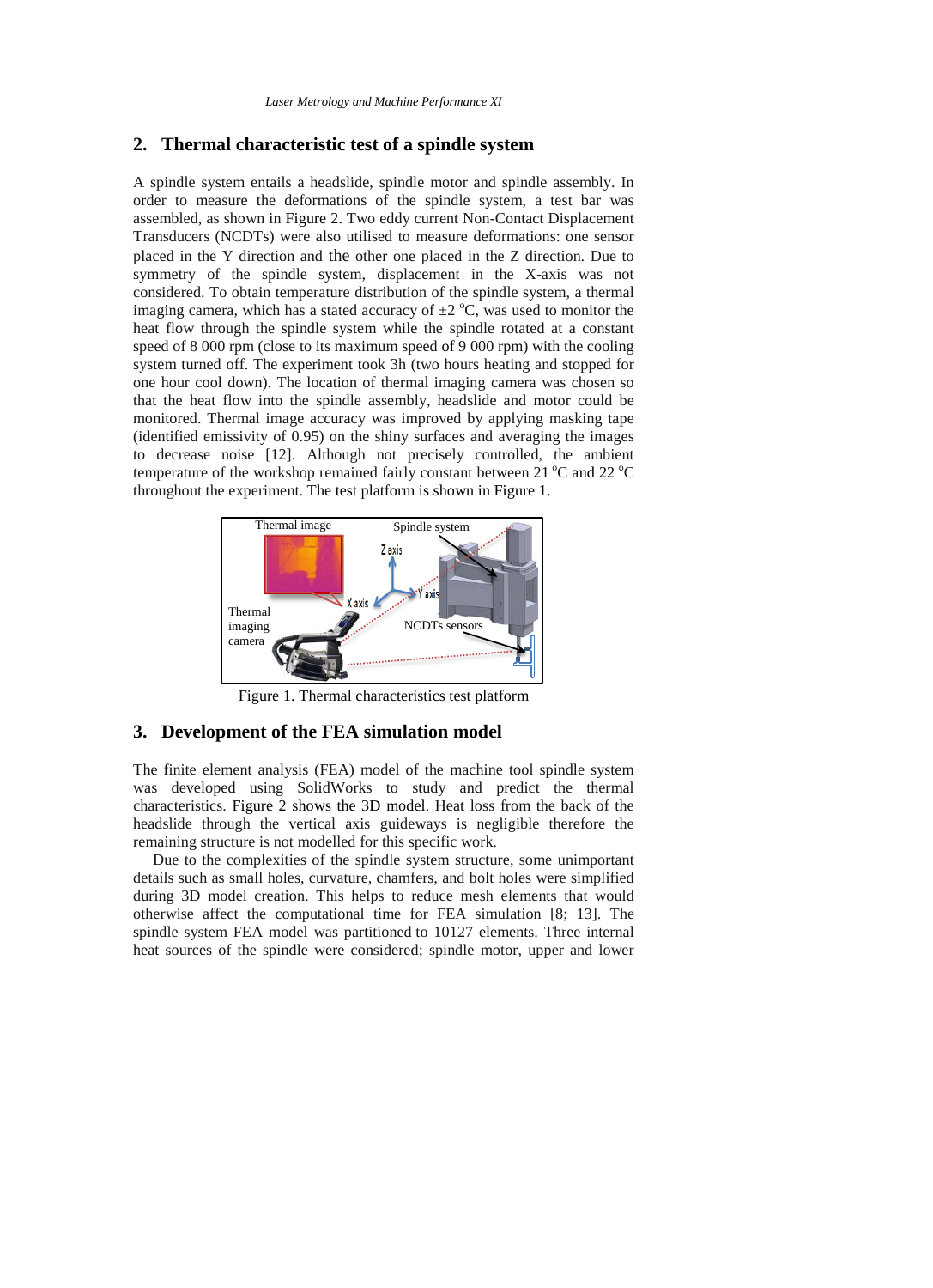spindle bearings. The bearings are located close to the spindle nose and the top of the spindle system respectively.

 The spindle system is made of three major materials, and these material properties were assigned to their corresponding structures in the FEA analysis software. The spindle and associated rotational parts are made of steel, the test bar from Aluminium and the headslide casting structure from grey cast iron. The material properties are presented in [Table 1.](#page-4-1) For the various joints which are bolted together, a clamping force of 100 KN is used (based on average bolt/nut tightening torque) to help determine the effect of thermal contact resistance based on experimental work by Mian [\[14\]](#page-10-5). The estimated value is  $0.0004$  ((m<sup>2.o</sup>C)/W)).

<span id="page-4-1"></span>

| <b>Material</b>                                         | Grey cast iron | <b>Steel</b>  | <b>Aluminium</b> |
|---------------------------------------------------------|----------------|---------------|------------------|
| Density $(kg/m^3)$                                      | 7200           | 7800          | 2700             |
| Modulus of elasticity (Pa)                              | $6.61*10^{10}$ | $2*10^{11}$   | $7.2*10^{10}$    |
| Poisson's ratio                                         | 0.27           | 0.32          | 0.33             |
| Specific heat $(j/kg.oC)$                               | 510            | 500           | 960              |
| Thermal conductivity (W/m.K)                            |                | 30            | 120              |
| Thermal expansion<br>coefficient( $m/m$ <sup>o</sup> C) | $1.2*10^{-5}$  | $1.2*10^{-5}$ | $2.5*10^{-5}$    |

**Table 1. Spindle system material properties**



Figure 2. CAD model of the spindle system

## <span id="page-4-0"></span>**4. Definition of the initial and boundary conditions**

The simulation accuracy depends on accurate determination of the initial conditions and boundary conditions based on the characteristics of the machine structure and the thermal properties [\[7;](#page-9-3) [8\]](#page-10-0). These conditions are: (1) initial conditions analysis such as the initial temperature, the ambient temperature, and the thermal parameters for the various materials from which the spindle system components are made. (2) heat power calculation of heat sources such as spindle motor and bearings in this case (3) convective heat transfer coefficient calculations such as the natural convection between the static surfaces of the headslide and the air and the forced heat transfer coefficients between the rotating surfaces of the test bar and the air. (4) Thermal contact conductance at the structural joints. Conditions, which have not been mentioned yet will be explained in detail as follows: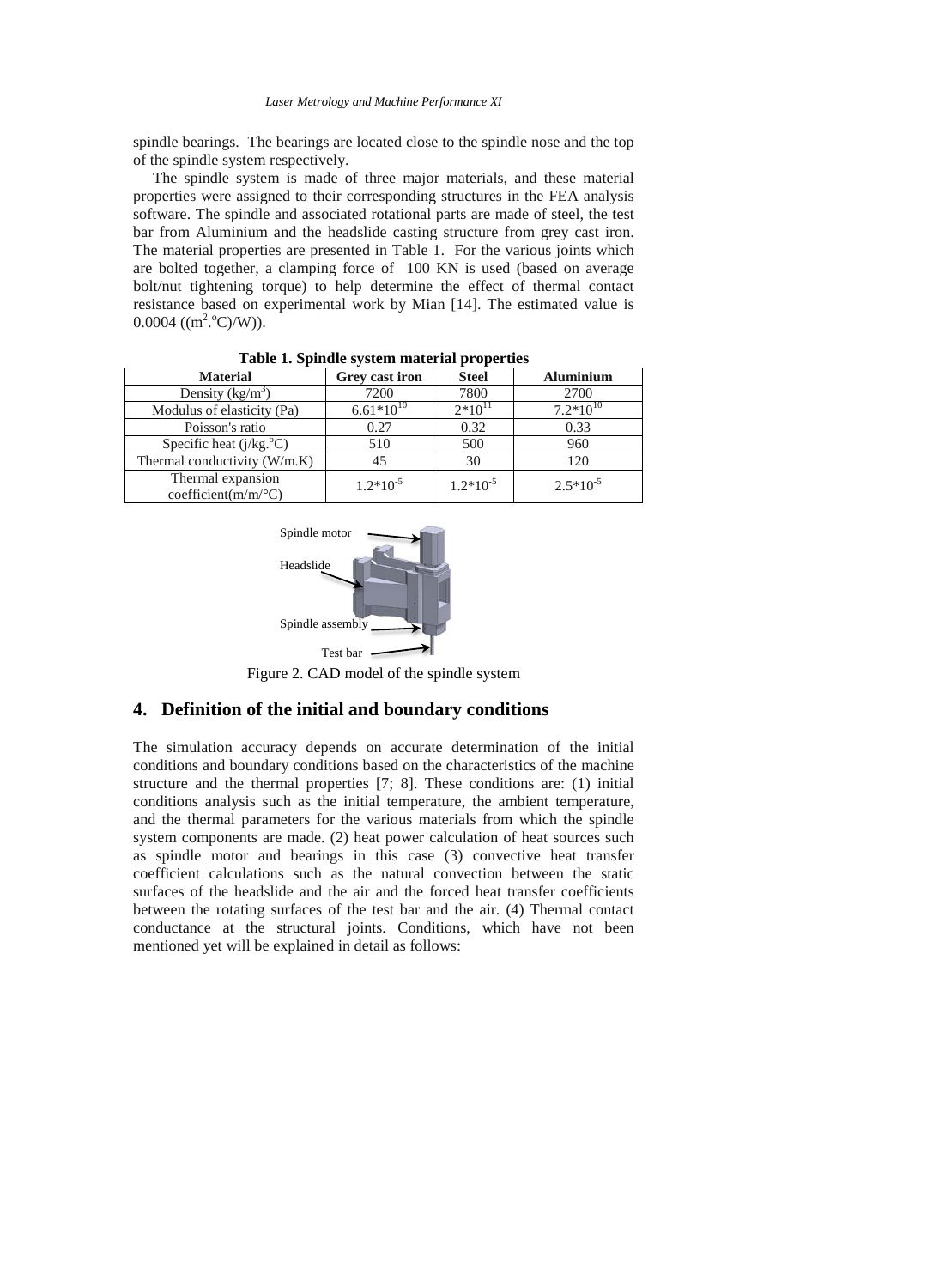#### **4.1 Heat power calculation of heat sources**

Heat power of the heat sources was calculated using the energy balance method (see equation (1)), as explained by Mian [\[11\]](#page-10-2) based on thermal image data, structural materials and environmental temperature data.

$$
Q=(mC_p(T_2-T_1))/t+hA(T_{surface}-T_{air})
$$
\n(1)

Where Q is the heat power (W), m is the mass (kg),  $C_p$  is the specific heat capacity (j/kg<sup>o</sup>C), (T<sub>2</sub>-T<sub>1</sub>) is the temperature change (<sup>o</sup>C), t is the time (s), h is the coefficient of convection  $W/(m^2 \text{°C})$ ,  $T_{surface}$  is the surface temperature (°C) and  $T_{air}$  is the ambient temperature ( $\rm ^{o}C$ ).

 By using the data and formulae mentioned, the motor heat power and the friction heat power of the spindle bearings for the machine can be calculated (See Table 2).

#### **4.2 Determination of convective heat transfer coefficient**

Natural and forced heat transfer convective coefficients were applied for spindle system components throughout FEA simulations. Natural convective coefficient of 6 W/(m<sup>2</sup>. °C) were applied around stationary surfaces exposed to air, such as headslide and forced convective coefficient of 92 W/( $m^2$ <sup>o</sup>C) was applied around the rotating parts that are exposed to the air, such as test bar when the spindle is active and a value of 6  $W/(m^2 \,^{\circ}C)$  applied while the spindle is not rotating, these figures were determined empirically by Mian [\[11\]](#page-10-2).

#### **5 Thermal simulation of the spindle system**

Simulation of the spindle system was performed using transient thermal analyses available within the SolidWorks software. The initial temperature for the whole structure was set to 21°C and the duration of the transient analysis was set to 3 hours, which matches the experiment time. Boundary conditions obtained previously were applied to the FEA model to obtain the temperature field of the spindle system. The back of the headslide was fixed as constrained and then based on the temperature gradient field, thermal deformations of the spindle system in Y and Z axes were obtained. Results for the X axis were neglected as error in this direction is negligible due to the machine symmetry.

 Figure 3 shows the simulated temperature (a) and displacement field (b) of the FEA model. The simulated displacement data were obtained from the nodes located at the same displacement sensor positions used to monitor Y and Z axes. The residual errors from the simulation results (see Figure 4) can be observed as  $5 \mu m$  in the Y axis and  $10 \mu m$  in the Z axes. The simulated and the experimental profiles, however, are not in good agreement as it was expected. This implies that the existing method for calculating some of the thermal parameters requires improvement.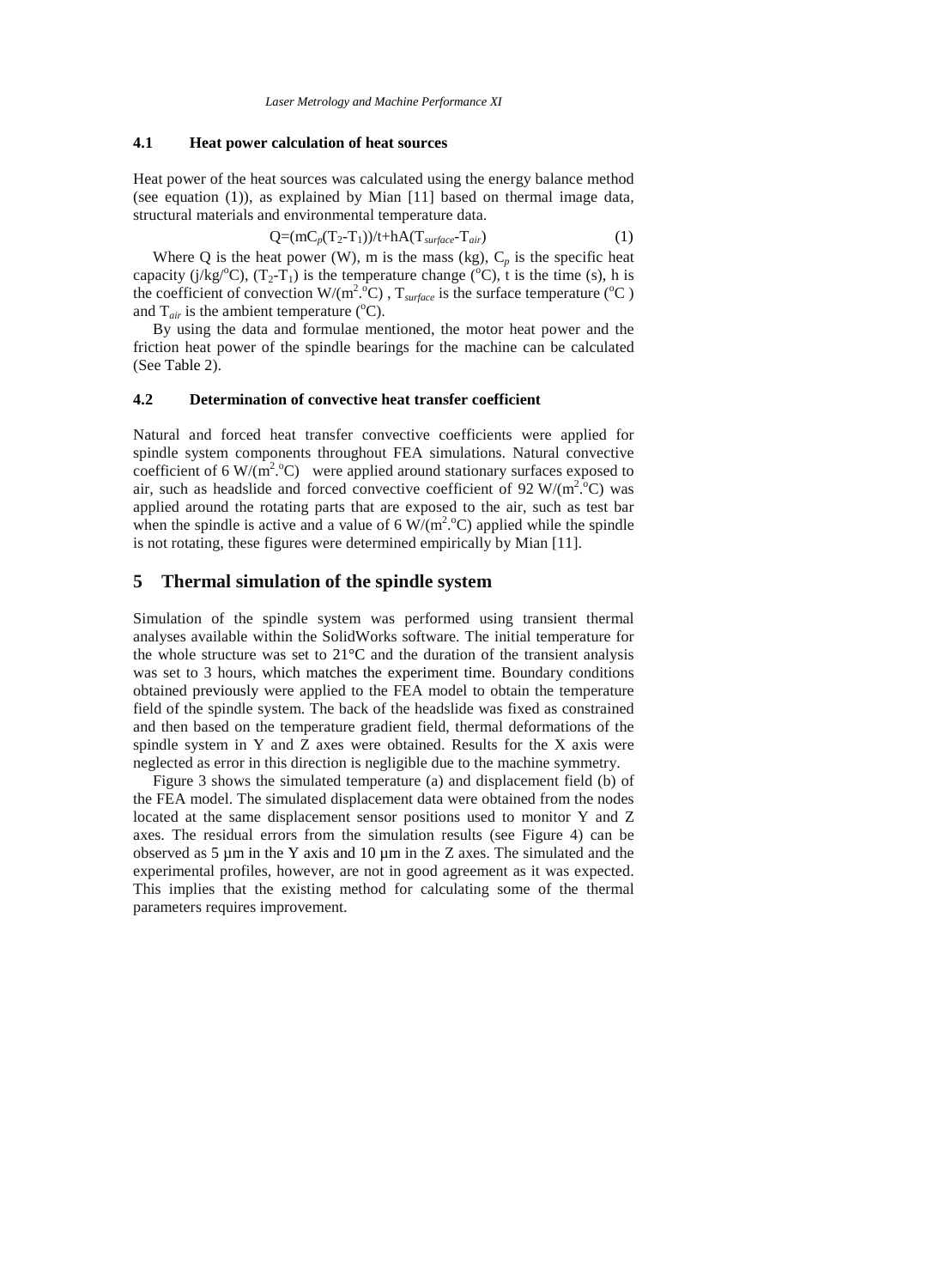*Laser Metrology and Machine Performance XI*



Figure 3. Thermal simulation results for the spindle system



Figure 4. Displacement in Y and Z axes using energy balance method

## **6 2D optimisation model establishment**

Abuaniza *et al.* [\[10\]](#page-10-1) conducted heat flow comparison of headslide side between experimental and simulated data. Although high correlation was achieved between experimental and simulated data, some difference still remained. Therefore, optimisation technique can improve simulation results. In order to simulate the headslide surface temperature throughout the heating cycle and optimise the parameters, a reduced 2D heat transfer model of the rectangular surface of the side of the headslide was created in MATLAB. This enabled a relatively large number of points from the thermal images to be compared against the simulated temperature profile as described in section 7. The model is comprised of the same three heat sources (motor and upper and lower bearings) and thermal properties. In order to compute the heat power for the different elements of the 2D model, the following equations were used.

$$
Q = KA(\Delta T/\Delta x) + hA(T_{surface} - T_{air})
$$
 (2)

$$
Q = mC_p \Delta T / t \tag{3}
$$

Where K is the thermal conductivity (W/(m.K)), A is the Area (m<sup>2</sup>),  $\Delta T$  is the surface temperature difference ( ${}^{\circ}$ C),  $\Delta x$  is the distance (m), h is the convective coefficient (W/(m<sup>2</sup>.<sup>o</sup>C)), m is the mass (kg),  $C_p$  is the specific heat (j/kg.<sup>o</sup>C), T*surface* is the surface temperature, T*air* is the air temperature, t is the time (s), Figure 5 shows 2D model of headslide.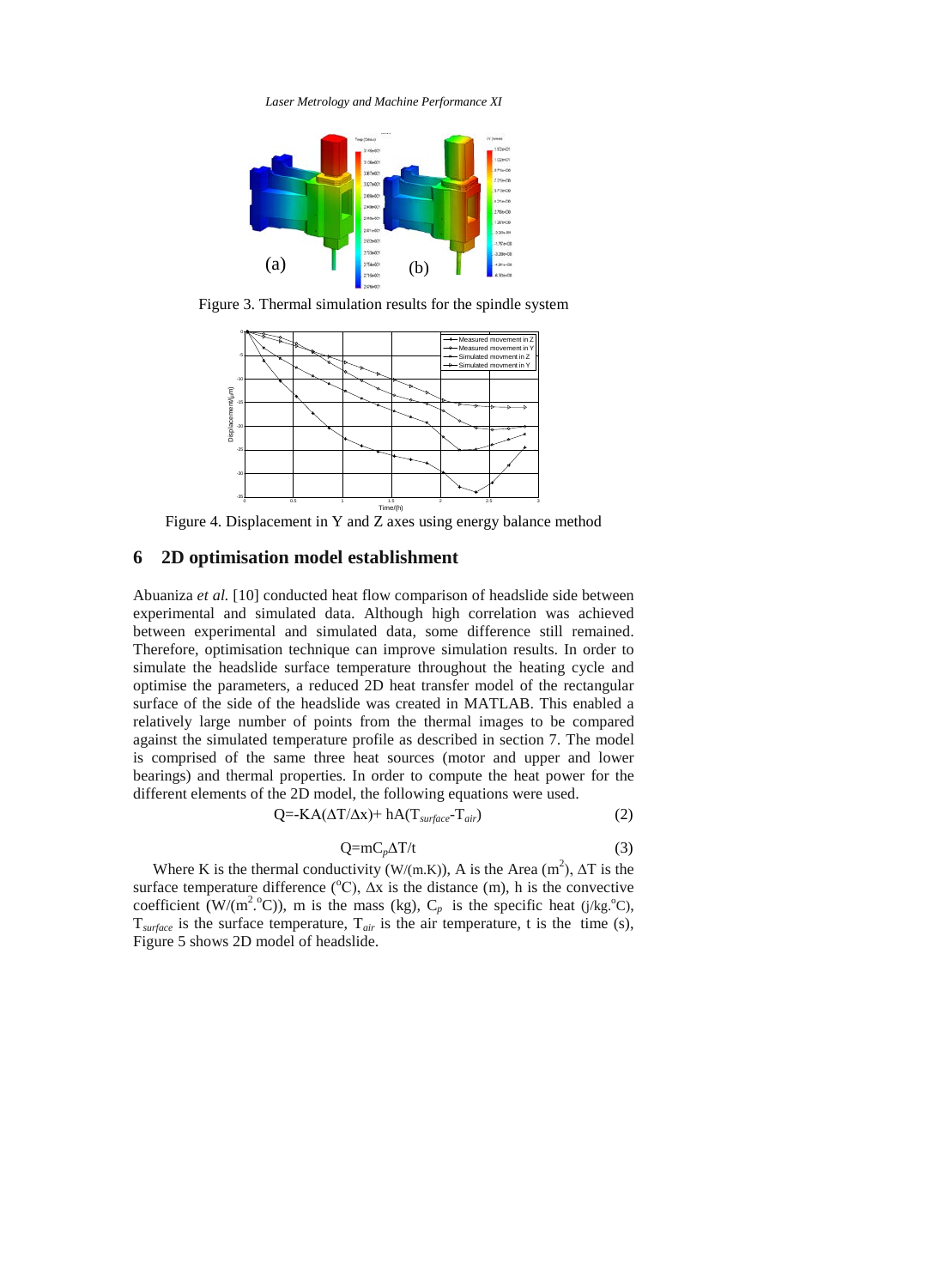*Laser Metrology and Machine Performance XI*



Figure 5. 2D temperature rise model of headslide

### 7 **Thermal parameters optimization**

In order to determine optimal thermal parameters over the previously defined case of spindle system simulation problem, a MATLAB optimisation function utilising the Nelder–Mead method [\[15\]](#page-10-6) was used to minimise the sum-of-thesquares error between the experimental data (thermal images data) and simulated data.

 Initial and final temperatures at the end of heating cycle were extracted as an array of 10×10 from the thermal images of headslide, see Figure 6. This data was used to fit the 2D model simulated data in order to optimise the spindle system heat power; see Figure 7 for the comparison between the experimental and simulated temperature array. Some differences still exist which are estimated to come from the noise in the thermal imaging data and 2D filtering at each selected time frames along with filtering of selected nodes in the time domain are being implemented to further improve the fitting accuracy. Table 2 shows the heat power of the spindle system heat sources before and after the preliminary optimisation process.



Figure 6. Experiment temperature data extraction from IR image

| Table 2. Heat power magnitude |                                 |                               |  |  |
|-------------------------------|---------------------------------|-------------------------------|--|--|
| <b>Heat sources</b>           | <b>Heat power</b> (W)           | <b>Heat power</b> (W)         |  |  |
|                               | <b>Energy Balance technique</b> | <b>Optimisation technique</b> |  |  |
| Motor                         |                                 |                               |  |  |
| Lower spindle bearing         |                                 |                               |  |  |
| Upper spindle bearing         |                                 |                               |  |  |

| Table 2. Heat power magnitude |  |  |
|-------------------------------|--|--|
|-------------------------------|--|--|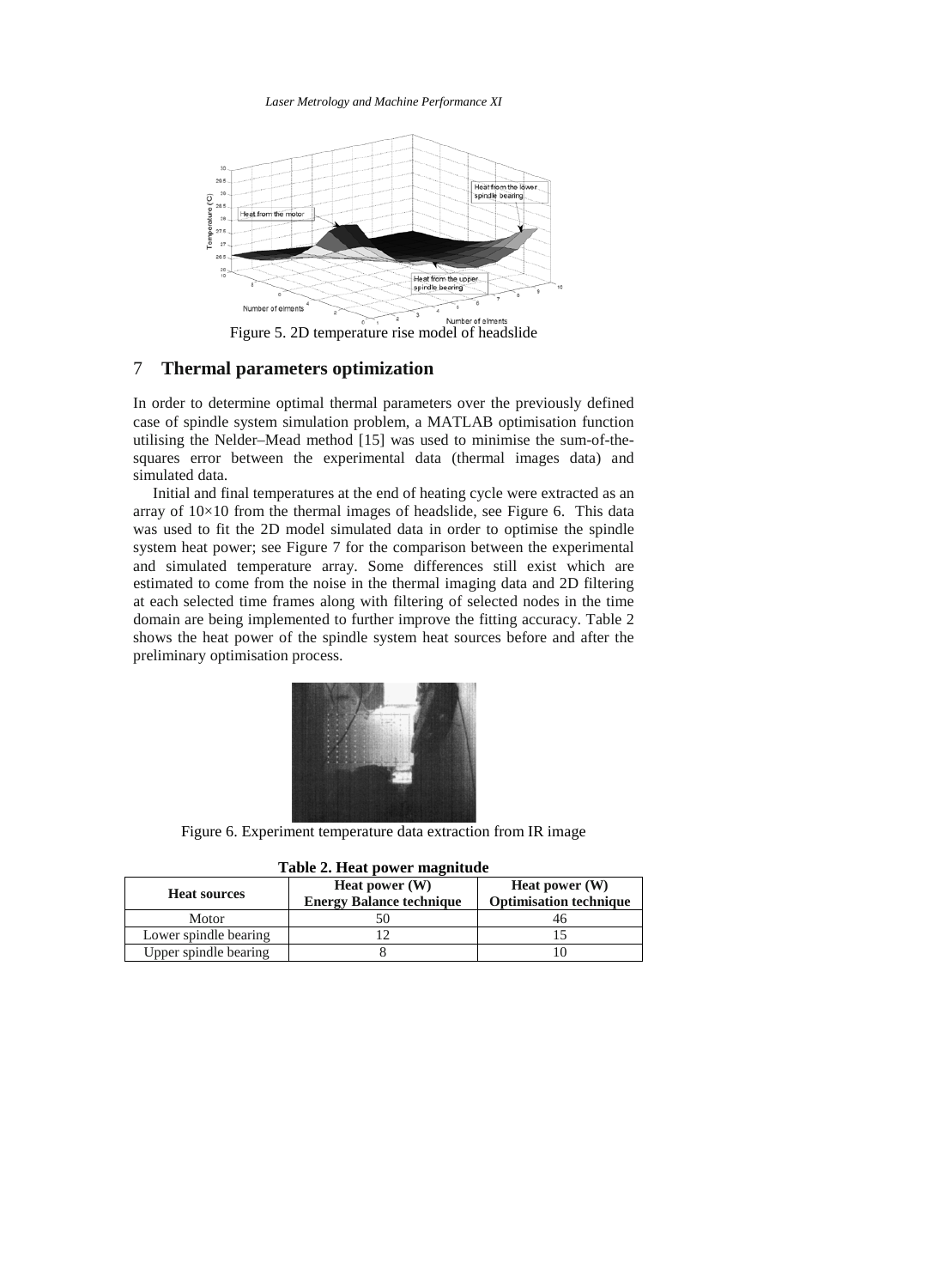*Laser Metrology and Machine Performance XI*



Figure 7. Experimental and model temperature data fit

### **8 Results and discussion of optimised heat power figures**

The optimised heat power values were used to simulate the FEA model in order to obtain the optimised thermal behaviour of the spindle system. Figure 8 shows a comparison of experimental and simulated data for the displacement.



Figure 8. Displacement in Y and Z axes using optimisation method

 The results show that there is an improvement in the spindle system accuracy using the proposed optimisation technique. It can be observed that the amount of the residual thermal errors in both the Y and Z axes have been reduced after using the optimisation technique to 20 % during heating cycle and 50 % during the cooling cycle when compared to the energy balance technique. This preliminary validation shows that the proposed optimisation technique can enhance the model's prediction capability by approximately 20 %. Further improvements are anticipated if the simplified optimisation model of the structure can incorporate the 3D effects (mainly hysteresis) of varying material thickness in more detail.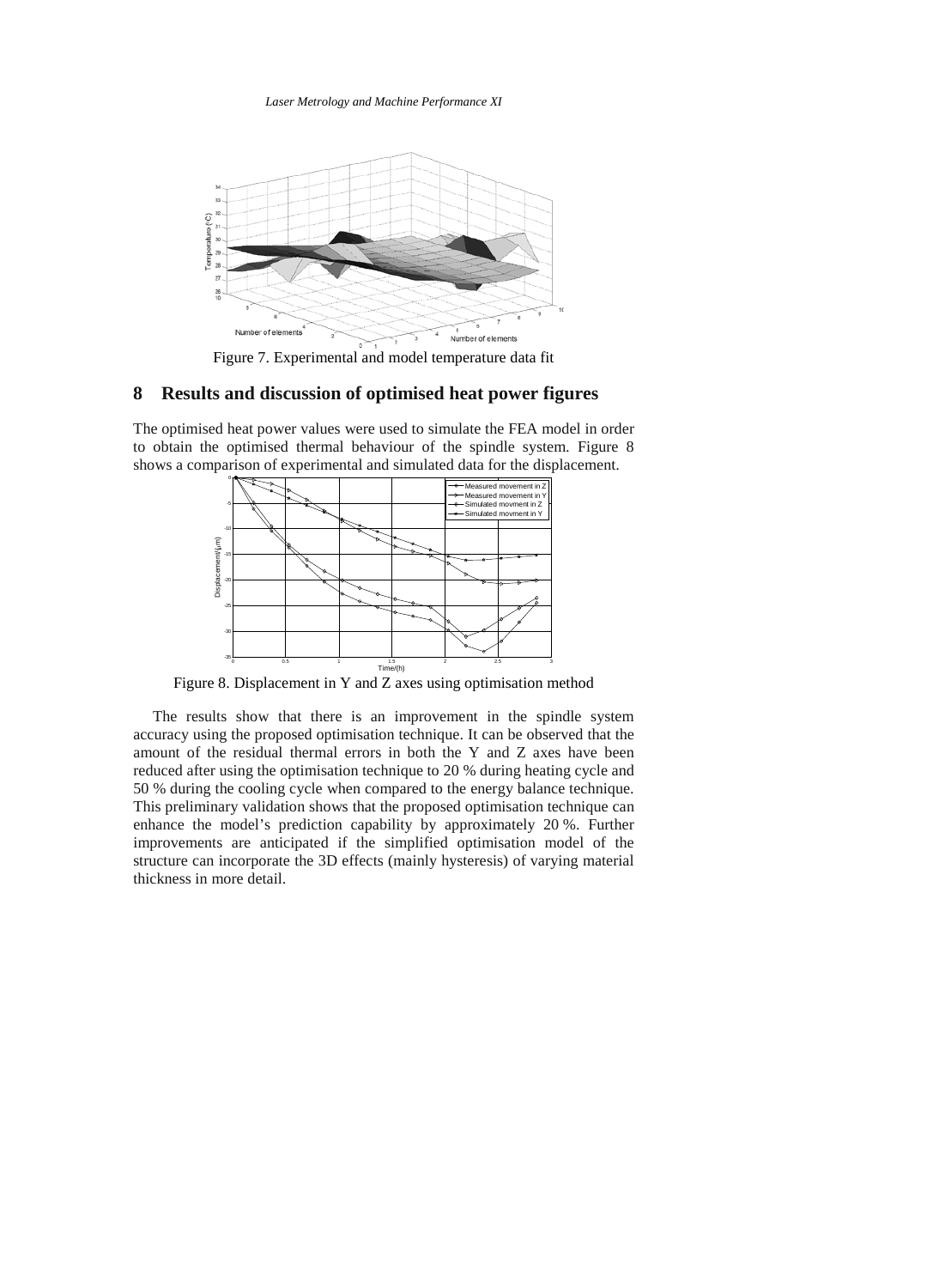#### **9 Conclusions**

This paper proposed a method for optimising the identification of thermal parameters of a spindle and headslide on a vertical milling machine to improve the simulation accuracy of the thermal characteristics. Actual temperature rise and spindle displacement in Y and Z axes were obtained from an experiment. An FEA model was established and simulated using the energy balance method and optimisation technique method, utilising thermal parameters obtained from analysis of experiment data and optimisation method respectively. A new methodology for machine-tool thermal parameters optimisation was presented in this work. Accuracy and effectiveness of the thermal error model and optimisation technique was also evaluated in this paper.

 From the comparison between the energy balance results and optimisation technique results, it can be observed that the optimised heat power parameters can improve the FEA model prediction results and obtain improved accuracy compared to simulation using parameters obtained by energy balance techniques. Results from simulating the resulting displacement show correlation with the actual movement of the tool in the spindle up to 80 %. Considering the small amount of machine downtime required to obtain the model parameters, this result is very encouraging.

## **10 References**

- <span id="page-9-0"></span>[1] Haitao, Z., Jianguo, Y., & Jinhua, S. 2007. Simulation of thermal behavior of a CNC machine tool spindle. *International Journal of Machine Tools and Manufacture,Vol. 47*(6): p. 1003-1010.
- [2] Min, X., Shuyun, J., & Ying, C. 2007. An improved thermal model for machine tool bearings. *International Journal of Machine Tools and Manufacture Vol.* 47(1): p. 53-62. doi: *Manufacture,Vol. 47*(1): p. 53-62. doi: 10.1016/j.ijmachtools.2006.02.018
- [3] Kim, B. J., Van Tyne, C. J., Lee, M. Y., & Moon, Y. H. 2007. Finite element analysis and experimental confirmation of warm hydroforming process for aluminum alloy. *Journal of Materials Processing Tech,Vol. 187*(Journal Article): p. 296-299. doi: 10.1016/j.jmatprotec.2006.11.201
- <span id="page-9-1"></span>[4] Mize, C. D., & Ziegert, J. C. 2000. Neural network thermal error compensation of a machining center. *Precision Engineering,Vol. 24*(4): p. 338-346.
- <span id="page-9-2"></span>[5] Lin, C.-W., Lin, Y.-K., & Chu, C.-H. 2013. Dynamic models and design of spindle-bearing systems of machine tools: A review. *International Journal of Precision Engineering and Manufacturing,Vol. 14*(3): p. 513-521.
- [6] Chen, D., Bonis, M., Zhang, F., & Dong, S. 2011. Thermal error of a hydrostatic spindle. *Precision Engineering,Vol. 35*(3): p. 512-520.
- <span id="page-9-3"></span>[7] Li, D., Feng, P., Zhang, J., Wu, Z., & Yu, D. 2014. Calculation method of convective heat transfer coefficients for thermal simulation of a spindle system based on RBF neural network. *The International*